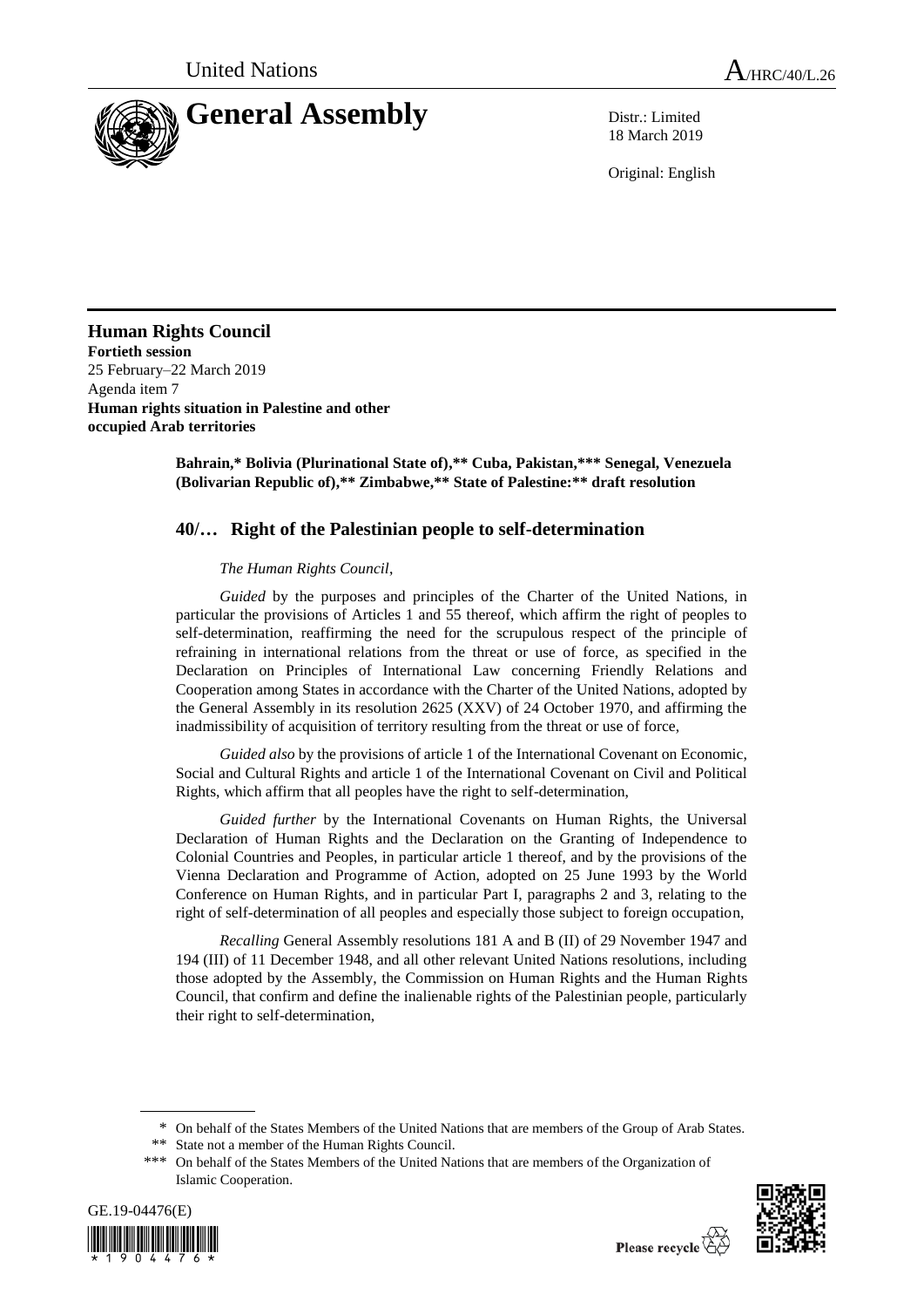*Recalling also* Security Council resolutions 242 (1967) of 22 November 1967, 338 (1973) of 22 October 1973, 1397 (2002) of 12 March 2002 and 1402 (2002) of 30 March 2002,

*Recalling further* General Assembly resolution 67/19 of 29 November 2012, Reaffirming the right of the Palestinian people to self-determination in accordance with the provisions of the Charter, relevant United Nations resolutions and declarations, and the provisions of international covenants and instruments relating to the right to selfdetermination as an international principle and as a right of all peoples in the world, and emphasizing that this jus cogens norm of international law is a basic prerequisite for achieving a just, lasting and comprehensive peace in the Middle East,

*Deploring* the plight of millions of Palestine refugees and displaced persons who have been uprooted from their homes, and expressing deep regret about the fact that more than half of the Palestinian people continue to live in exile in refugee camps throughout the region and in the diaspora,

*Affirming* the applicability of the principle of permanent sovereignty over natural resources to the Palestinian situation as an integral component of the right to selfdetermination,

*Recalling* the conclusion of the International Court of Justice, in its advisory opinion of 9 July 2004, that the right to self-determination of the Palestinian people, which is a right erga omnes, is severely impeded by Israel, the occupying Power, through the construction of the wall in the Occupied Palestinian Territory, including East Jerusalem, which, together with the Israeli settlement enterprise and measures previously taken, results in serious violations of international humanitarian and human rights law, including the forcible transfer of Palestinians and Israeli acquisition of Palestinian land,

*Considering* that the right to self-determination of the Palestinian people is being violated further by Israel through the existence and ongoing expansion of settlements in the Occupied Palestinian Territory, including East Jerusalem,

*Noting* that the failure to bring the occupation to an end after 50 years heightens the international responsibility to uphold the human rights of the Palestinian people, and expressing its deep regret that the question of Palestine remains unresolved 70 years since the resolution on partition,

*Reaffirmin*g that the United Nations will continue to be engaged on the question of Palestine until the question is resolved in all its aspects in accordance with international law,

1. *Reaffirms* the inalienable, permanent and unqualified right of the Palestinian people to self-determination, including their right to live in freedom, justice and dignity and the right to their independent State of Palestine;

2. *Calls upon* Israel, the occupying Power, to immediately end its occupation of the Occupied Palestinian Territory, including East Jerusalem, and further reaffirms its support for the solution of two States, Palestine and Israel, living side by side in peace and security;

3. *Expresses* grave concern at any action taken in contravention of the General Assembly and Security Council resolutions relevant to Jerusalem;

4. *Expresses* grave concern at the fragmentation and the changes in the demographic composition of the Occupied Palestinian Territory, including East Jerusalem, which are resulting from Israel's continuing construction and expansion of settlements, forcible transfer of Palestinians and construction of the wall, stresses that this fragmentation, which undermines the possibility of the Palestinian people realizing their right to selfdetermination, is incompatible with the purposes and principles of the Charter of the United Nations, and emphasizes in this regard the need for respect for and preservation of the territorial unity, contiguity and integrity of all of the Occupied Palestinian Territory, including East Jerusalem;

5. *Confirms* that the right of the Palestinian people to permanent sovereignty over their natural wealth and resources must be used in the interest of their national development,